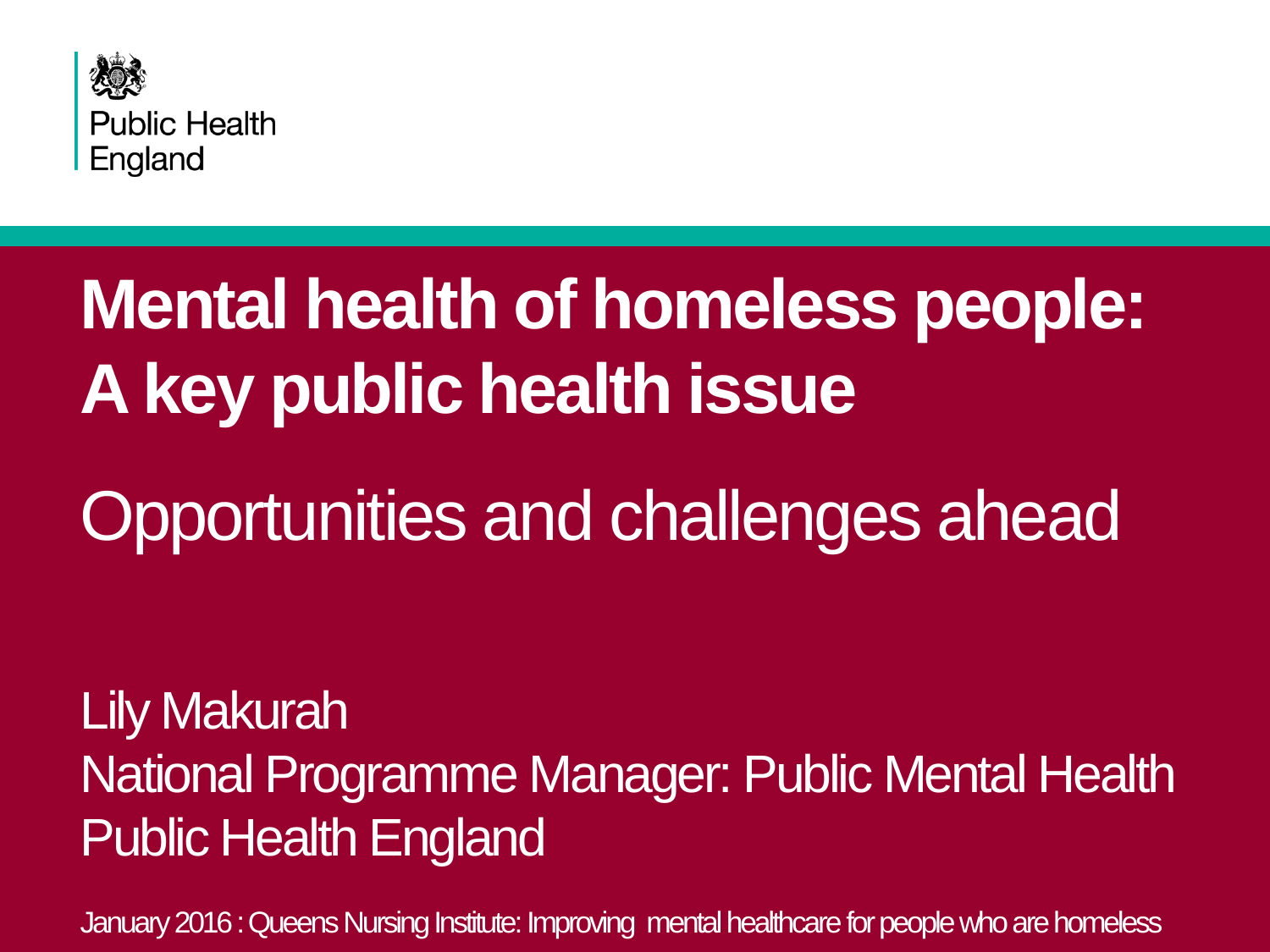## **SEP Prevention as part of public mental health** Public Health

England

人类

#### **World Health Organisation's definition of public mental health:**

- Mental health is "a state of wellbeing in which every individual realises his or her own potential, can cope with the normal stresses of life, can work productively and fruitfully, and is able to make a contribution to her or his community."
- Public mental health relates to "both the promotion and protection of mental health and to the prevention and treatment of mental illness."
- Traditional approaches focus on mental illness recognising suffering, disability or morbidity due to mental and neurological disorders and the influence of individual genetic, biological and psychological factors.

#### **Rationale**

- Public mental health recognises that problems are determined by multiple and interacting social, psychological, and biological factors.
- Recognising the strong economic case, the NHS England 5 Year Forward View challenges the system to orientate more towards prevention.
- Chief Medical Officer recommends WHO definition as part of an 'at scale' approach to improving the public's mental health across England.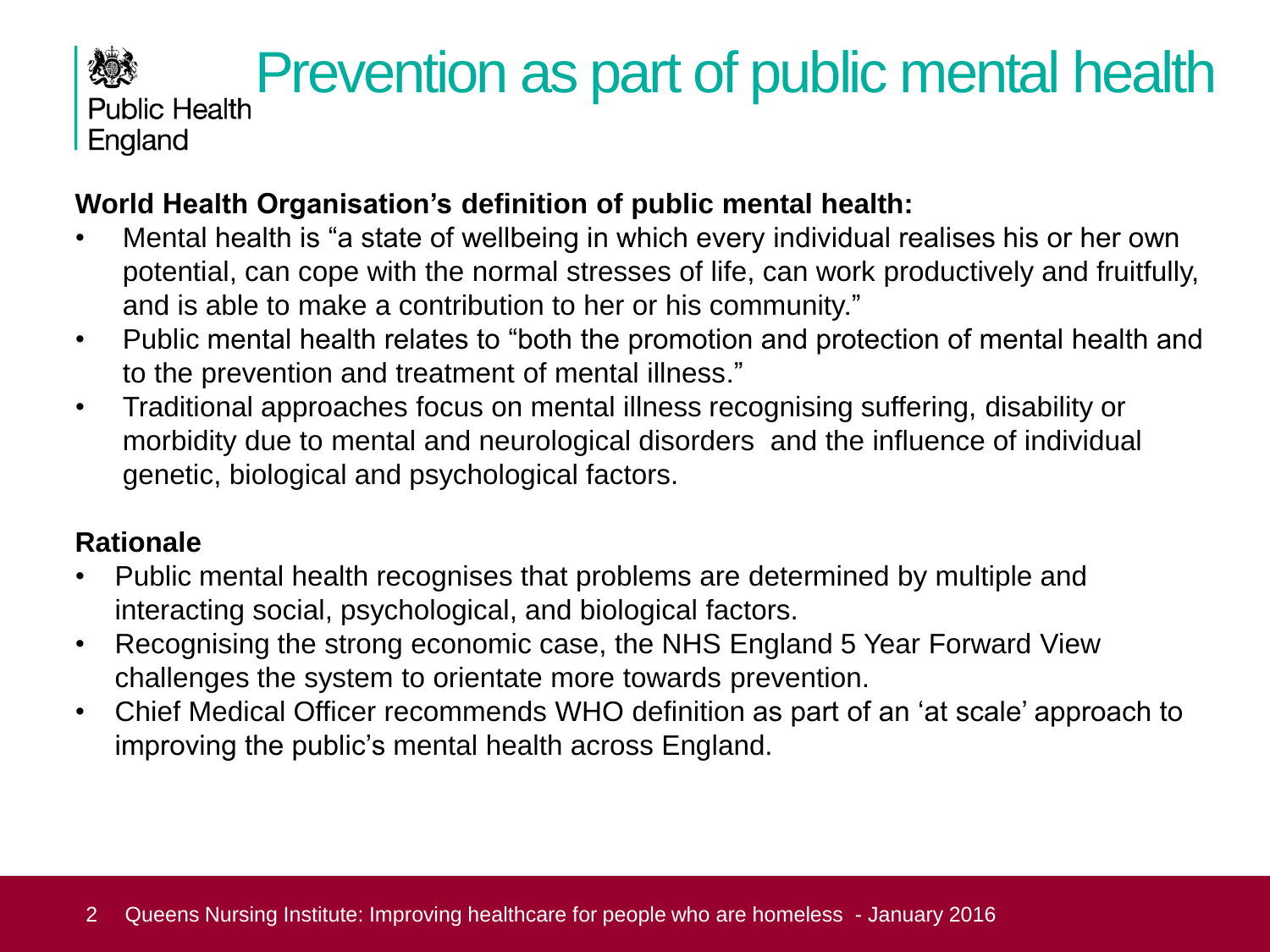PHE Approach to Public Mental Health

*'*Everyone, irrespective of where they live, has the opportunity to achieve good mental health and wellbeing……….…. especially communities facing the greatest barriers and those people who have to overcome the most disadvantages. This includes those living with and recovering from mental illness.'



公务 **Public Health** England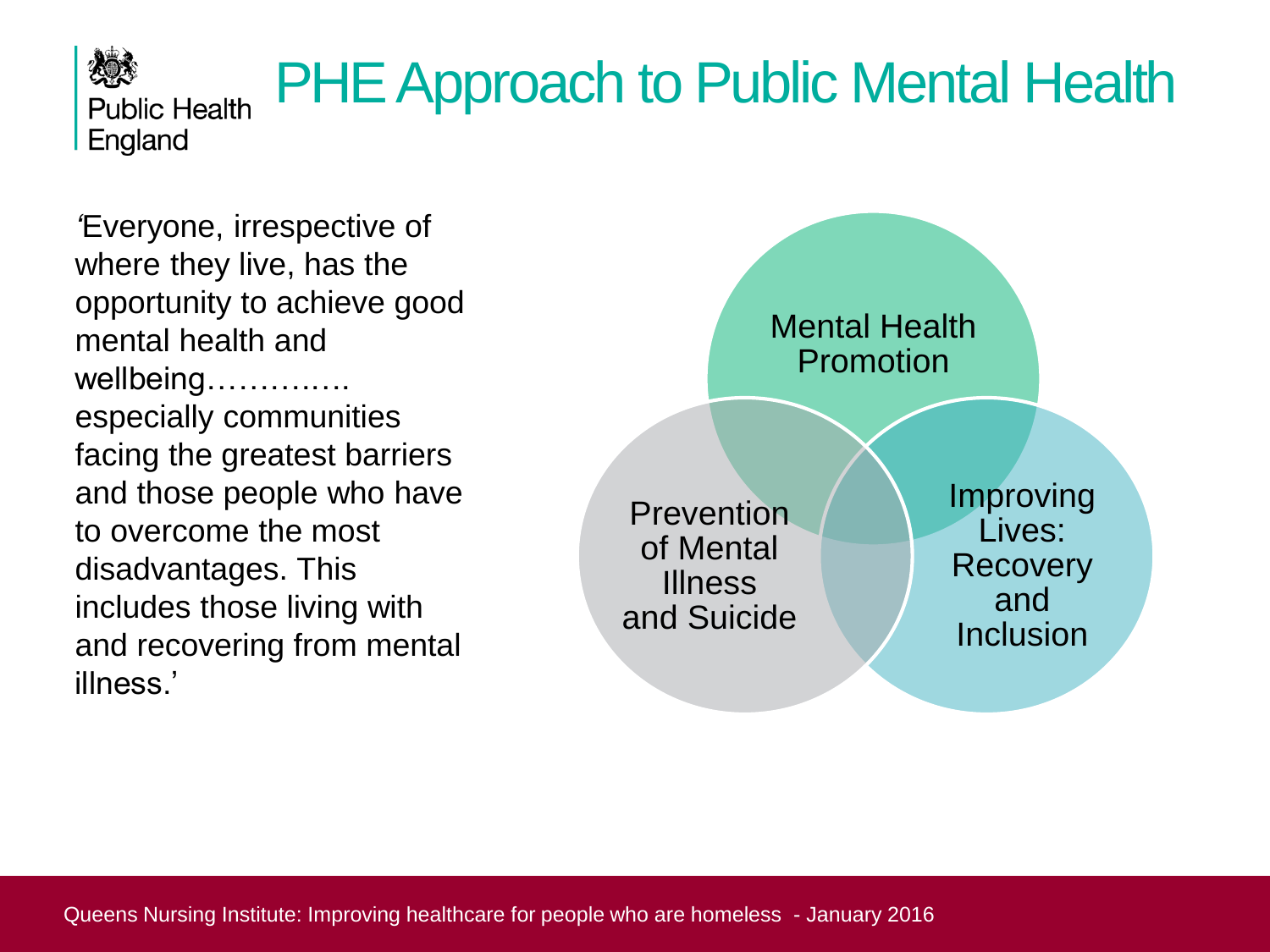

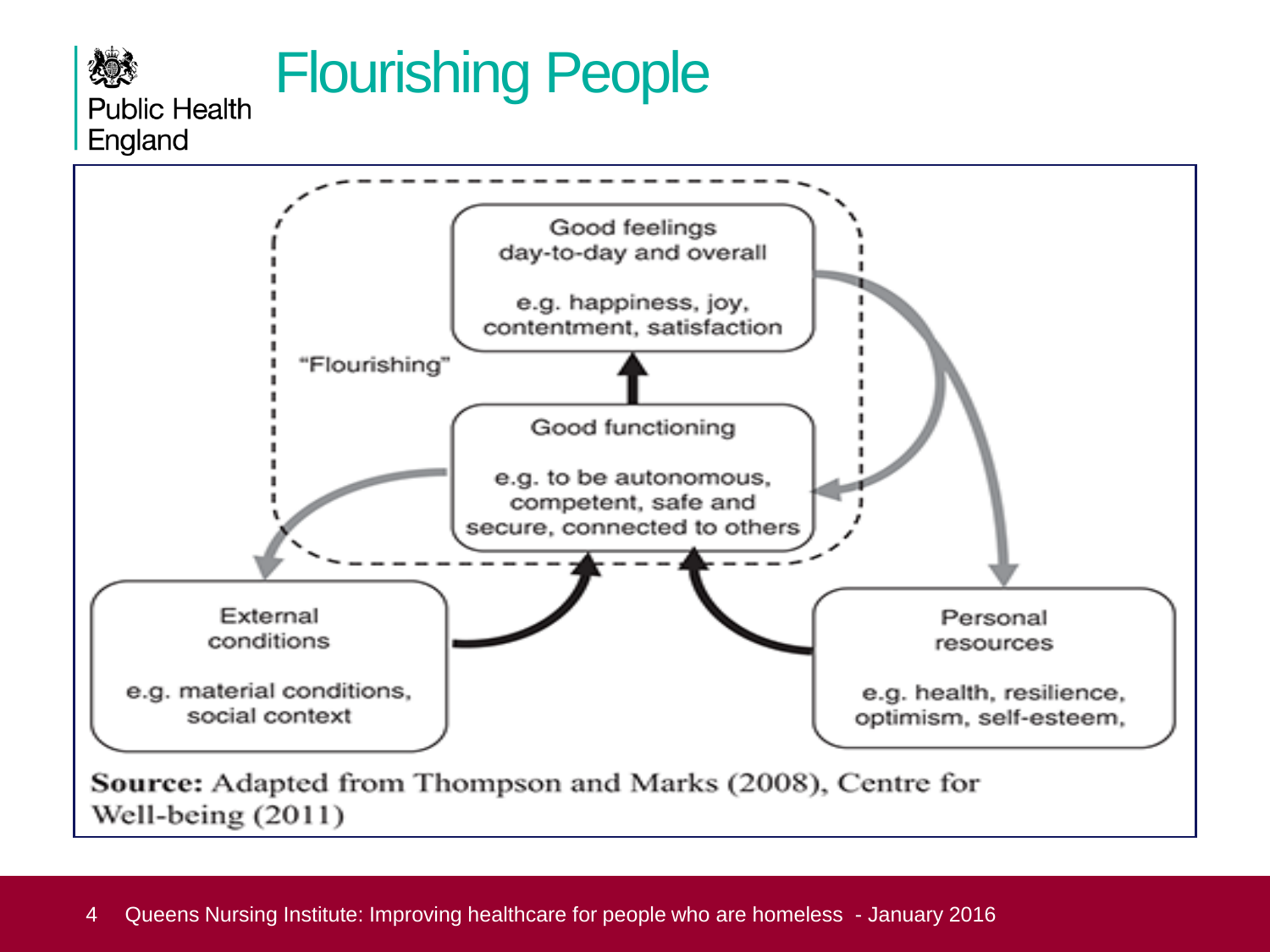

- 1. Promoting good mental health and improving population wellbeing
- 2. Preventing mental health problems and preventing suicide and self harm
- 3. Supporting people living with and recovering from mental illness
- 4. Tackling inequalities and improving the wider determinants of wellbeing and mental health
- 5. Enabling and embedding wellbeing and mental health across the public health system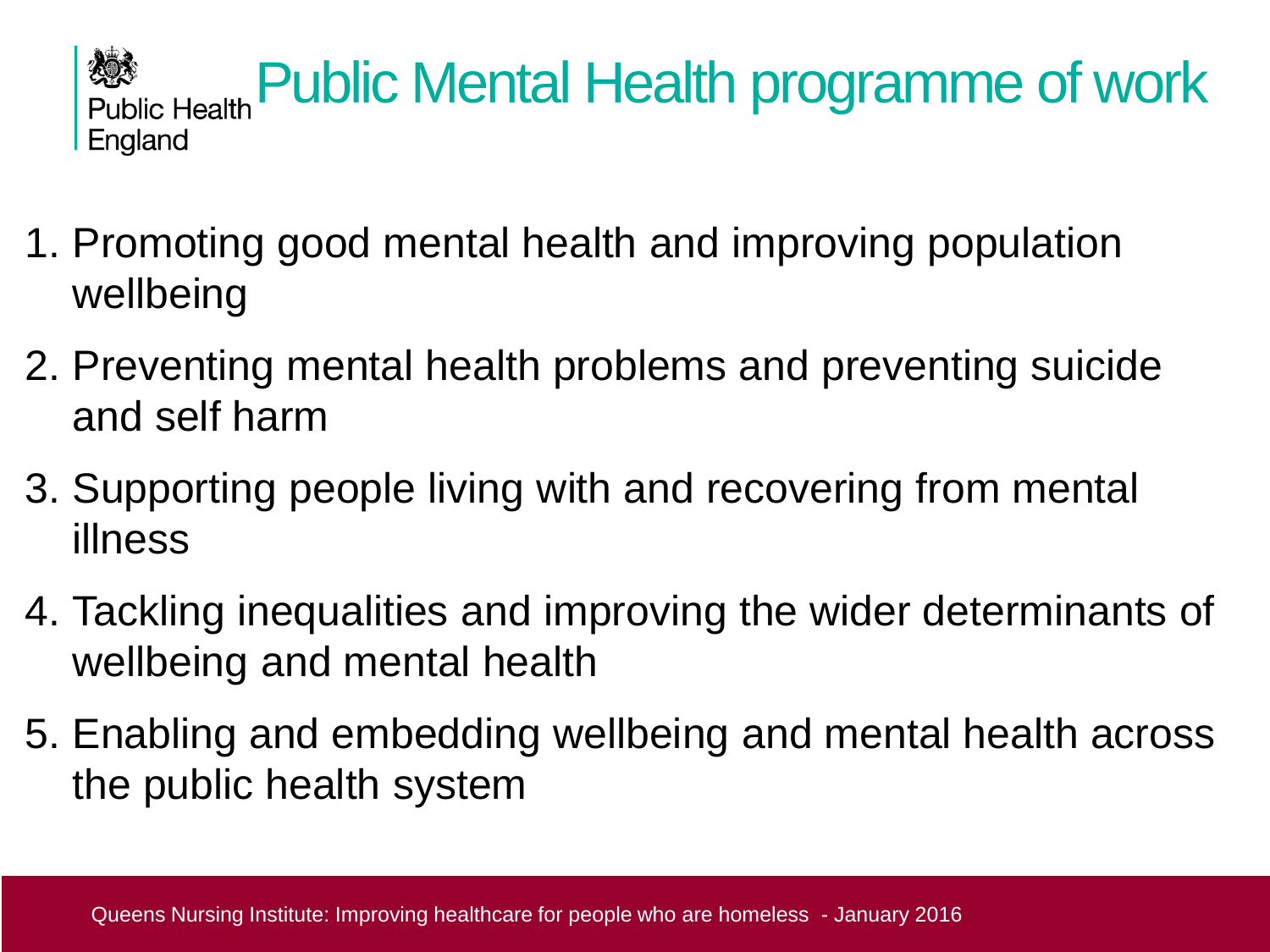

## What do we know works? Prevention and early intervention

**A systematic approach to identifying opportunities for action 'at scale' that impact on individuals, families and communities**

- Life-course approach
- Identification of action that has the greatest evidence of impact on prevention at scale
- Ensuring those at highest risk receive greatest levels of support
- Place and settings approaches
- Addressing the wider social determinants



#### **Secondary Prevention**

detecting early stages of mental health problems and intervening before full symptoms develop

#### **Primary Prevention**

Taking action to reduce the incidence of mental health problems within the population, either through universal measures that reduce lifestyle risks and their causes or by targeting high-risk groups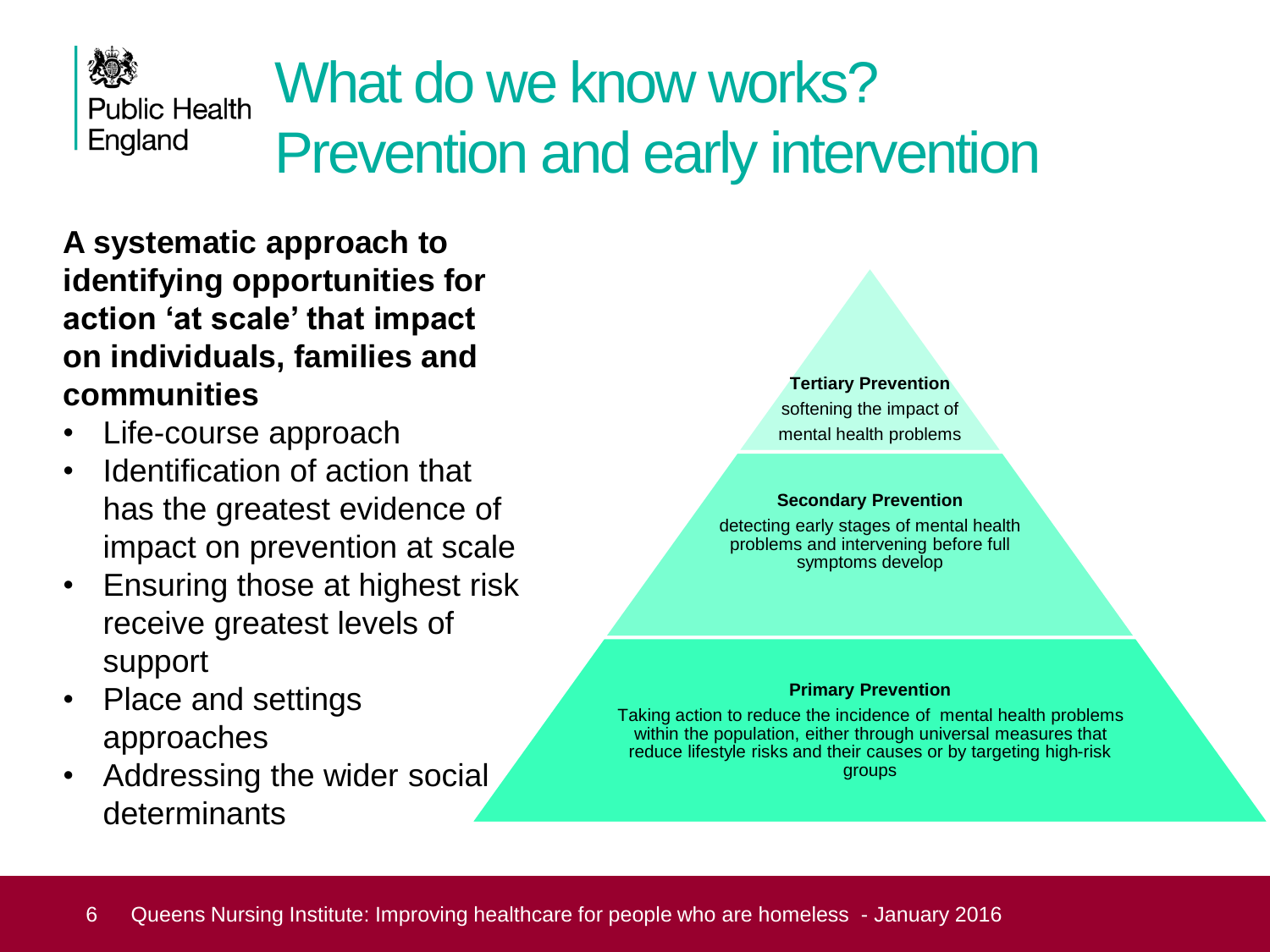

## **17% homes in England**

- Shrinking tenure & will continue
- Healthiest homes
- Highest % accessible homes
- Most overcrowded & least under-occupied
- Second most affordable tenure (housing costs)
- Higher proportion of older households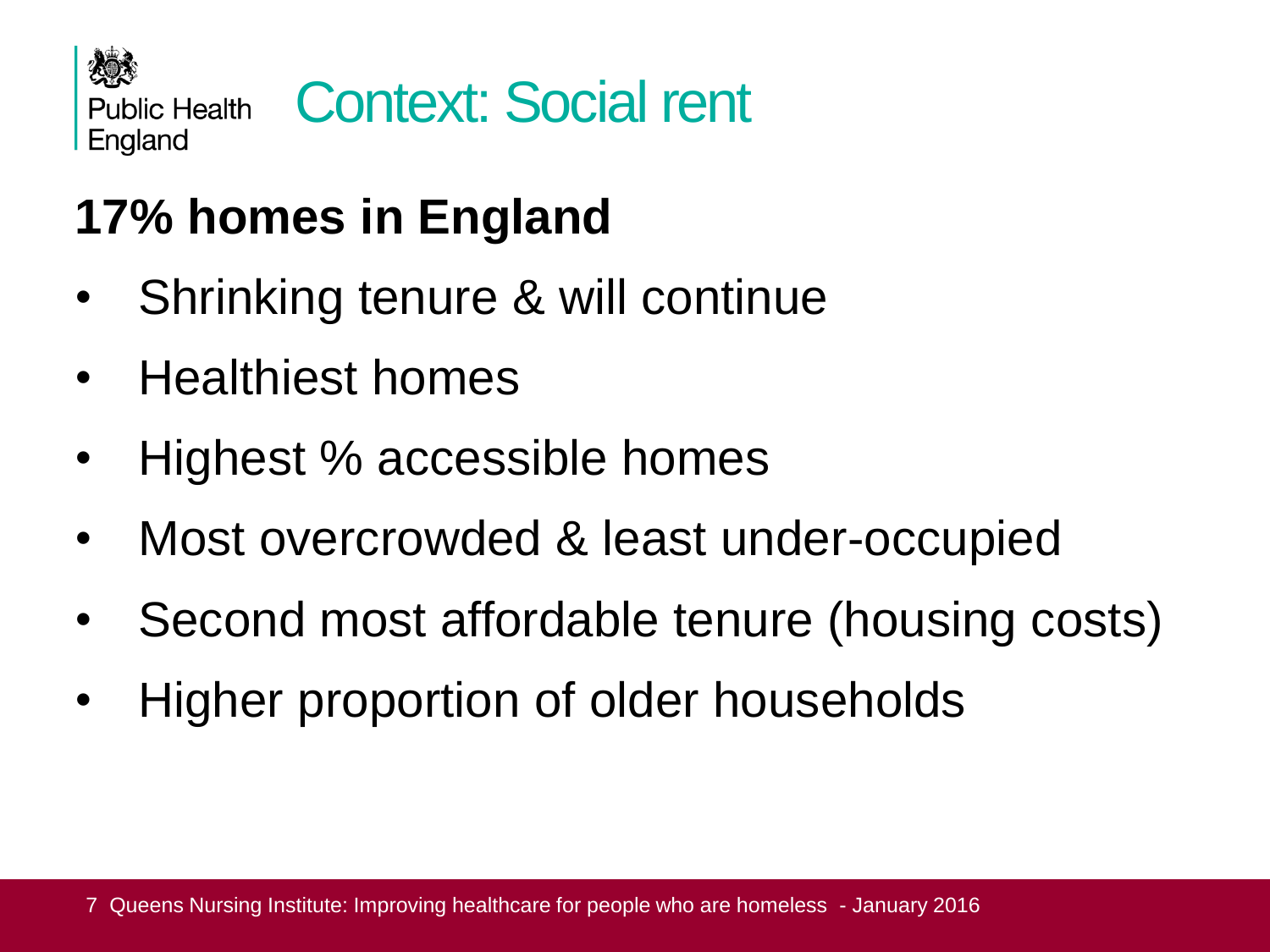

## **19% of homes in England**

- Growing tenure & expected to continue
- Highest prevalence of unhealthy homes
- Least affordable tenure (housing costs)
- Highest level of instability (main cause of statutory homelessness)
- Higher proportion of working age and family households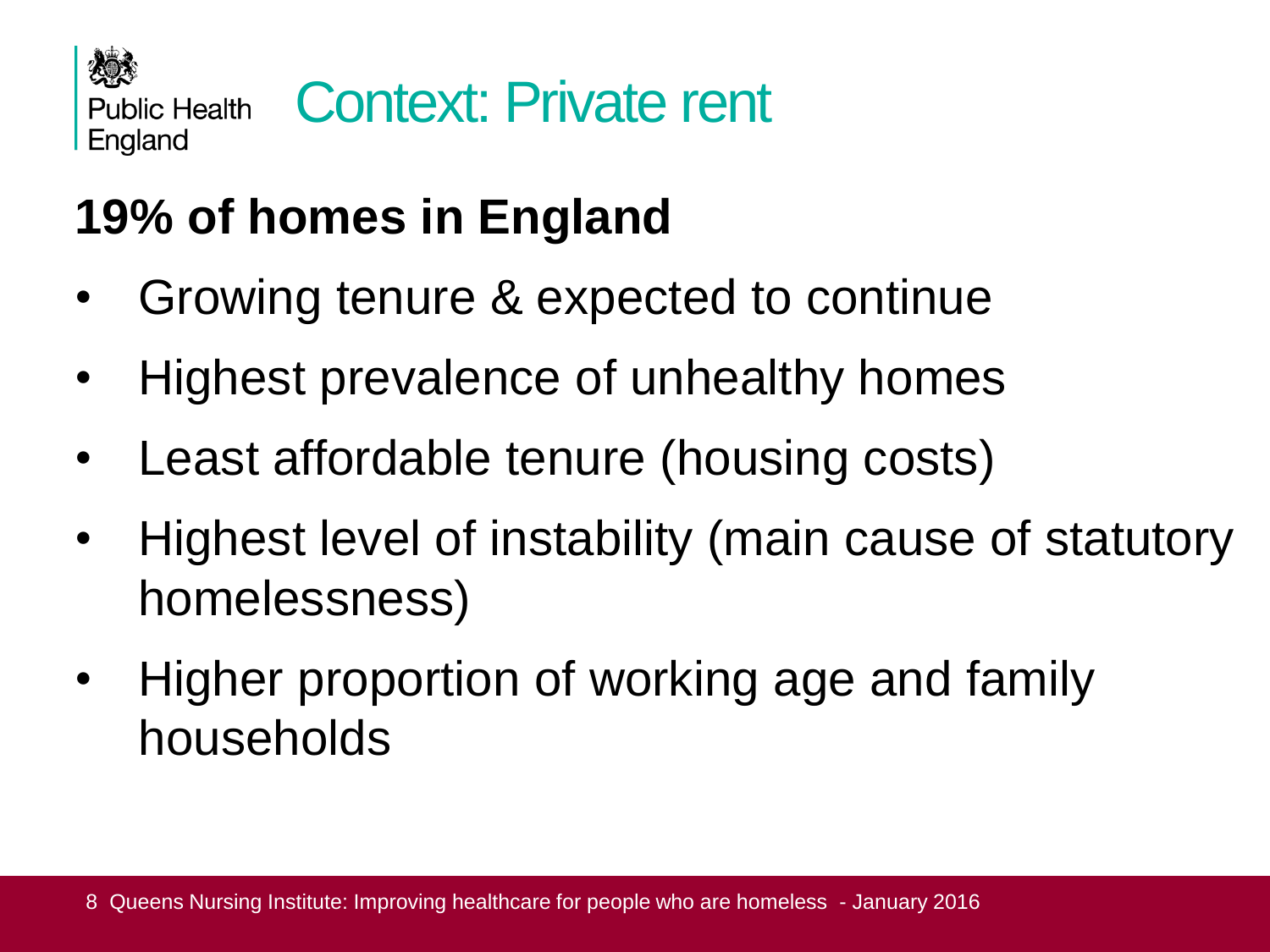

## **64% homes in England**

- Shrinking tenure: future unknown
- Highest number of unhealthy homes
- Least accessible homes
- Least overcrowded & most under-occupied
- Most affordable tenure (housing costs)
- Highest number of older households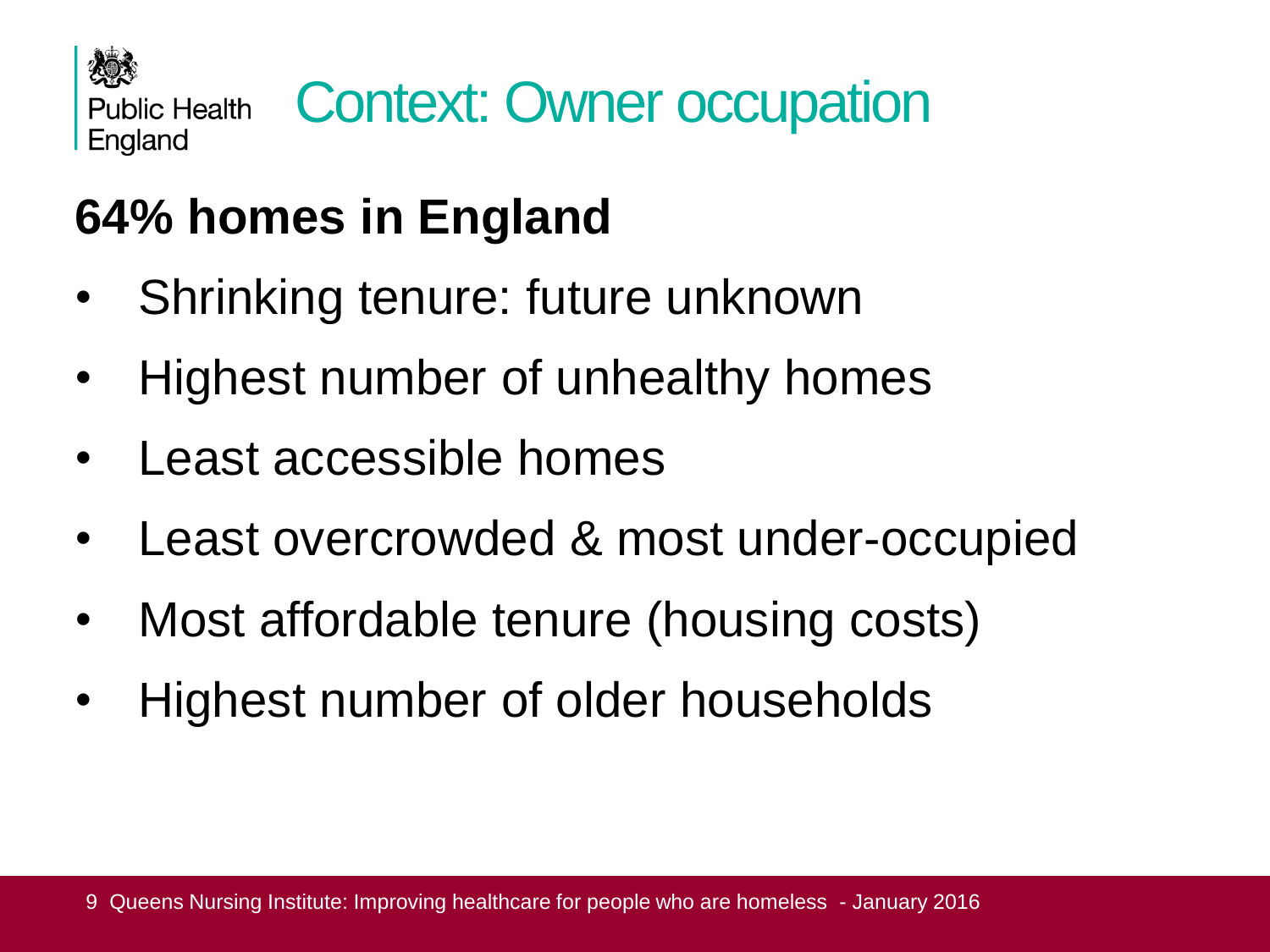

## Context: Health impact

### **One in five homes presents a risk to health**

- Most in the private sector
- 3.6m children, 9.2m working age adults, 2m pensioners

### **Mismatch in supply & demand contributing to:**

- Affordability & suitability issues across the country
- Migration from more expensive areas: urban & rural
- Rising homelessness, experienced by all households
- Choice? Move or poor, unsuitable & unstable home

### **Impact on health care & social care**

- Poor condition housing up to £2.5bn p.a. NHS
- Single homeless at least £85.6m p.a. NHS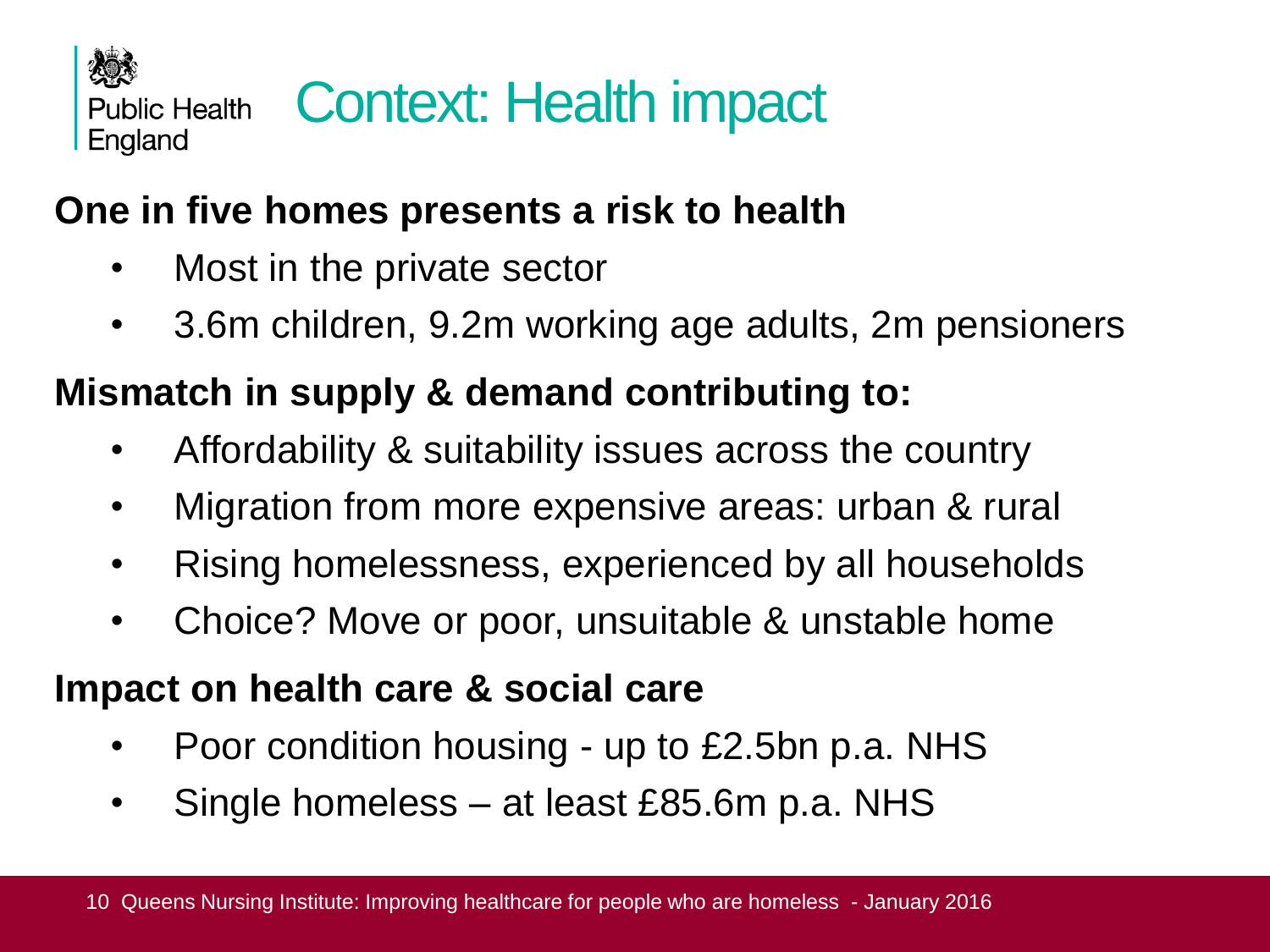

## All forms of homelessness have seen an increase since 2010

- 55% increase in rough sleeping
- 10% increase in households applying
- 23% increase in households accepted

Increase in temporary accommodation since 2011

- All households
- 100k children in temporary accommodation with some in Bed and Breakfast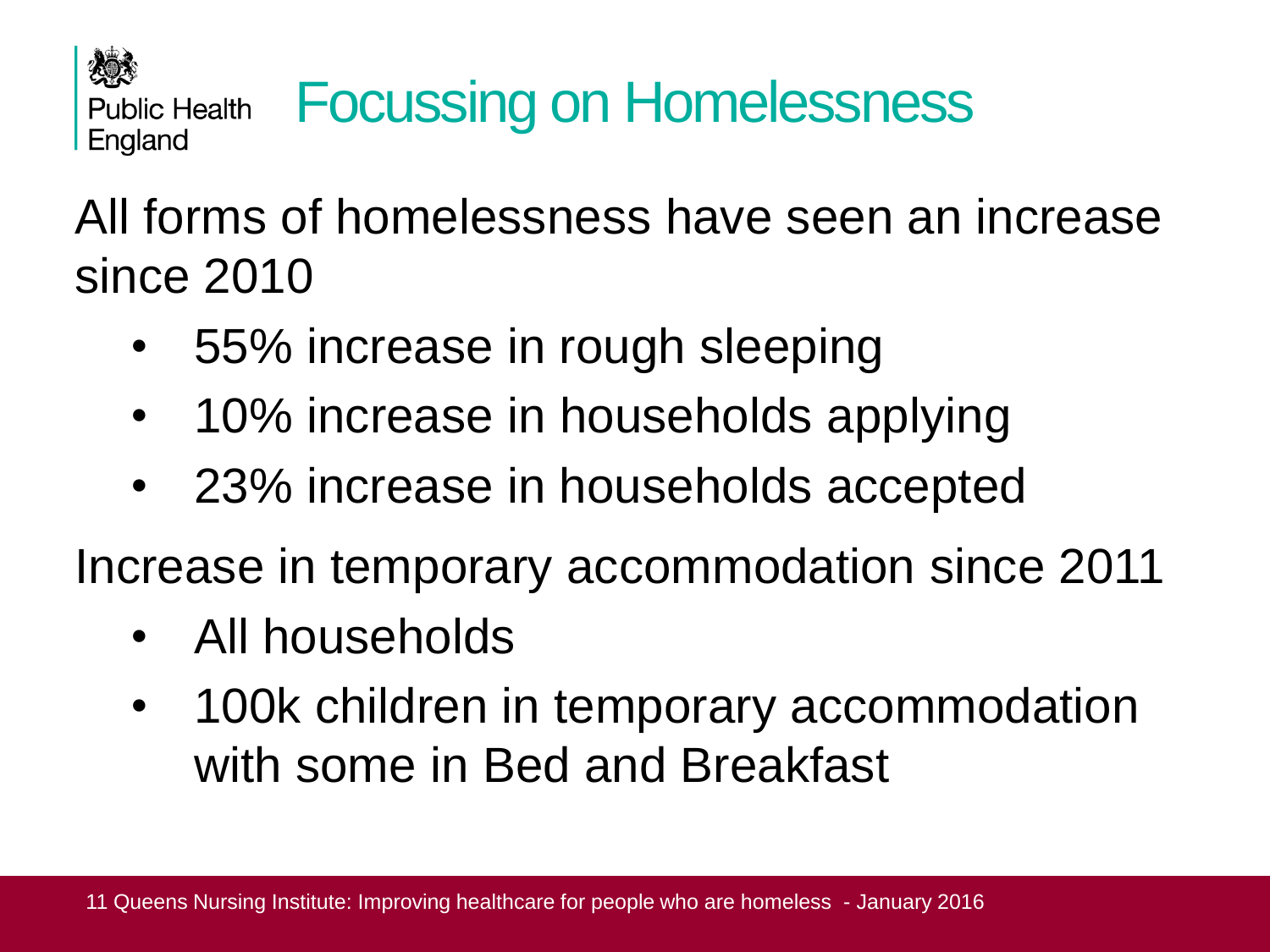PHE vision on housing and homes **Public Health** England

The right home environment is essential to health and wellbeing, throughout life A home in which to 'start, live & age

Key features of home (permanent & temporary):<br>• Warm & affordable to heat<br> $\bullet$ 

- Warm & affordable to heat
- Free from hazards, safe from harm
- Enables movement around the home and is accession
- Promotes a sense of security and stability
- Support available if needed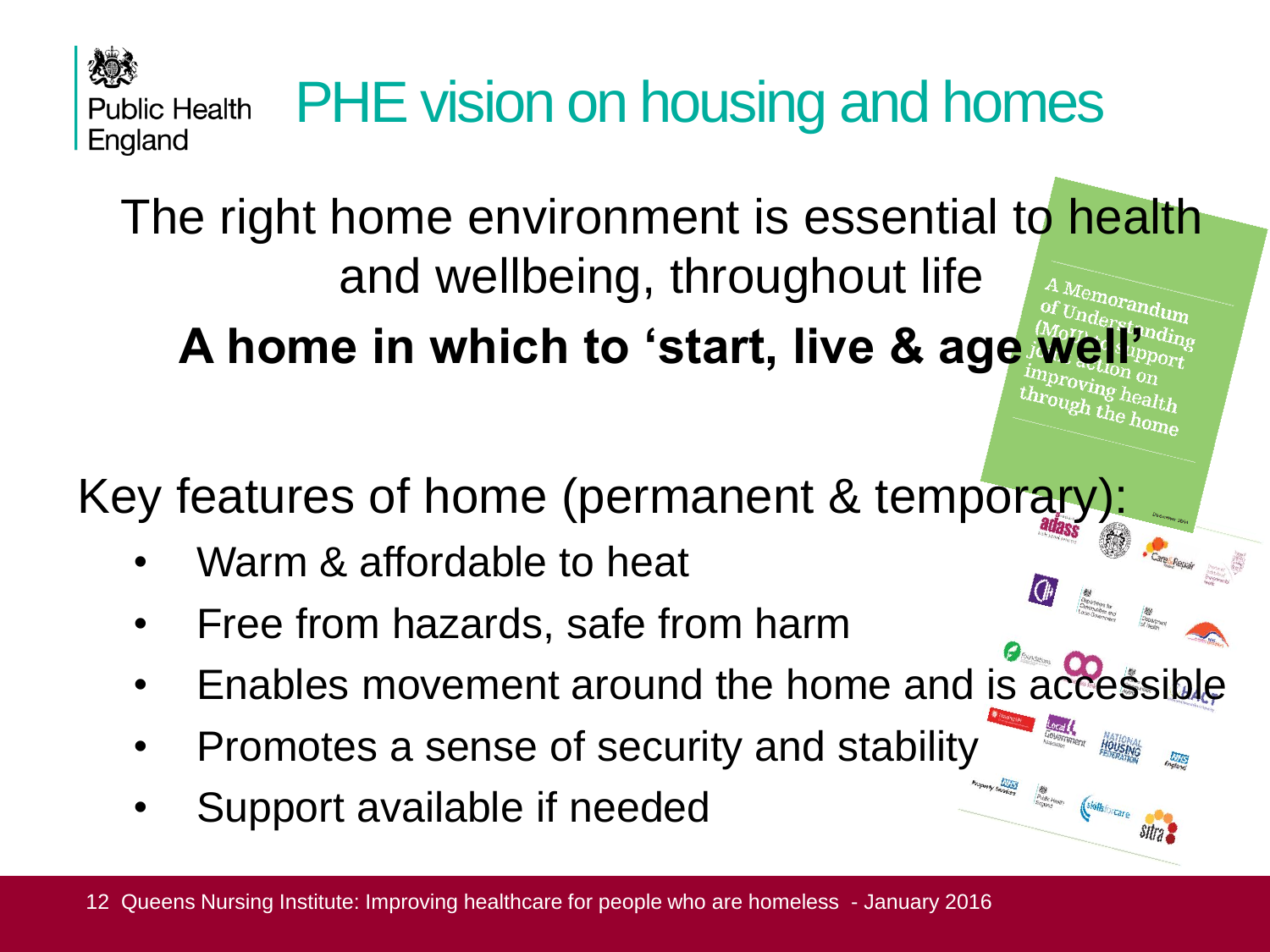

#### **Evidence suggests it can:**

- Improve health & wellbeing & prevent ill-health
- Enable people to manage their health and care needs
- Allow people to remain in their own home for as long as they choose
- Ensure positive care experiences

#### **And it can contribute to:**

- Delayed & reduced need for primary care & social care interventions, including admission to long-term care
- Timely discharge & reduced hospital re-admissions
- Rapid recovery from periods of ill-health or planned admissions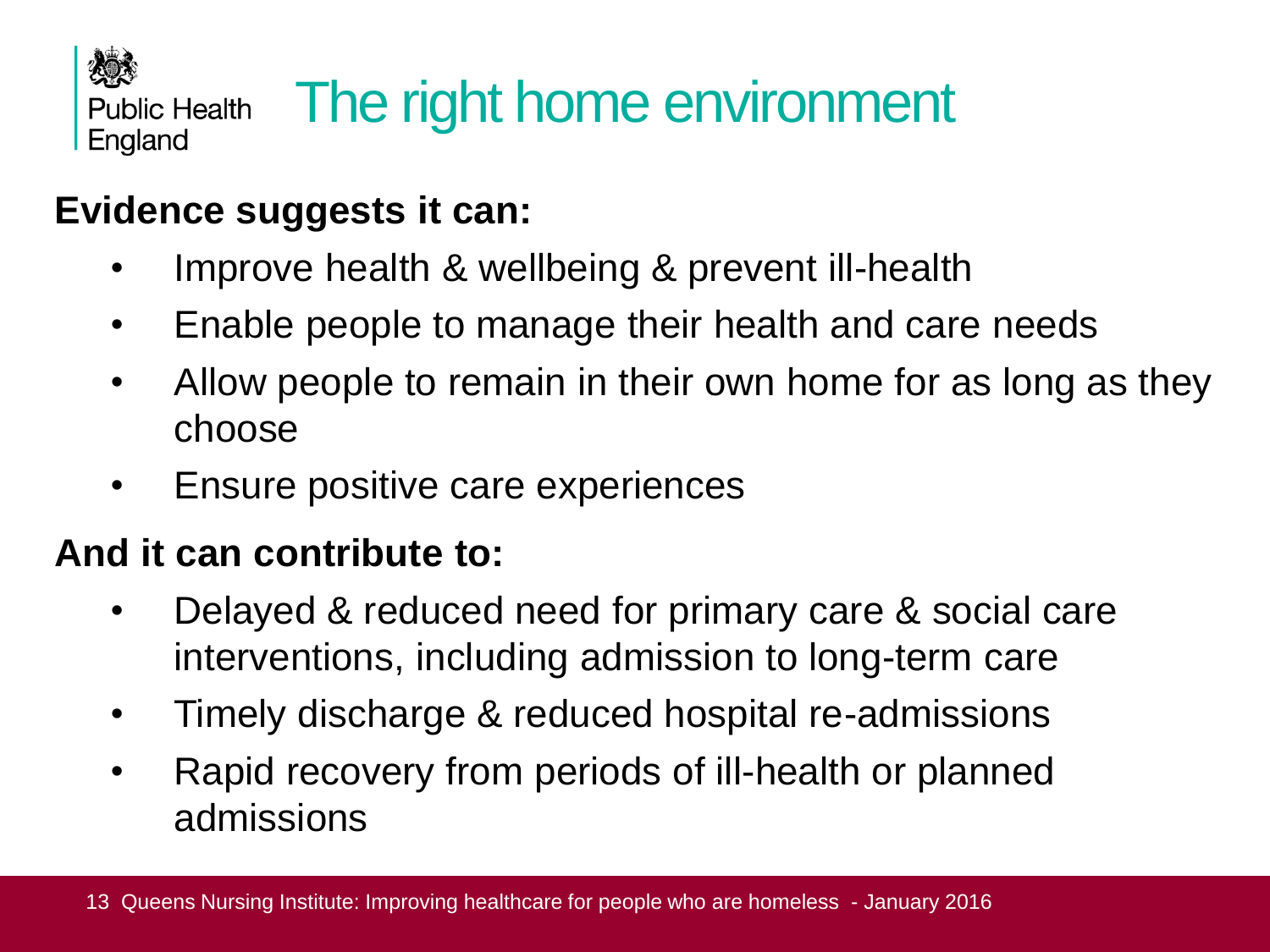

## Home and health in all policies

#### **Populations Housing interventions - examples**

#### **Health, care & other institutional settings**

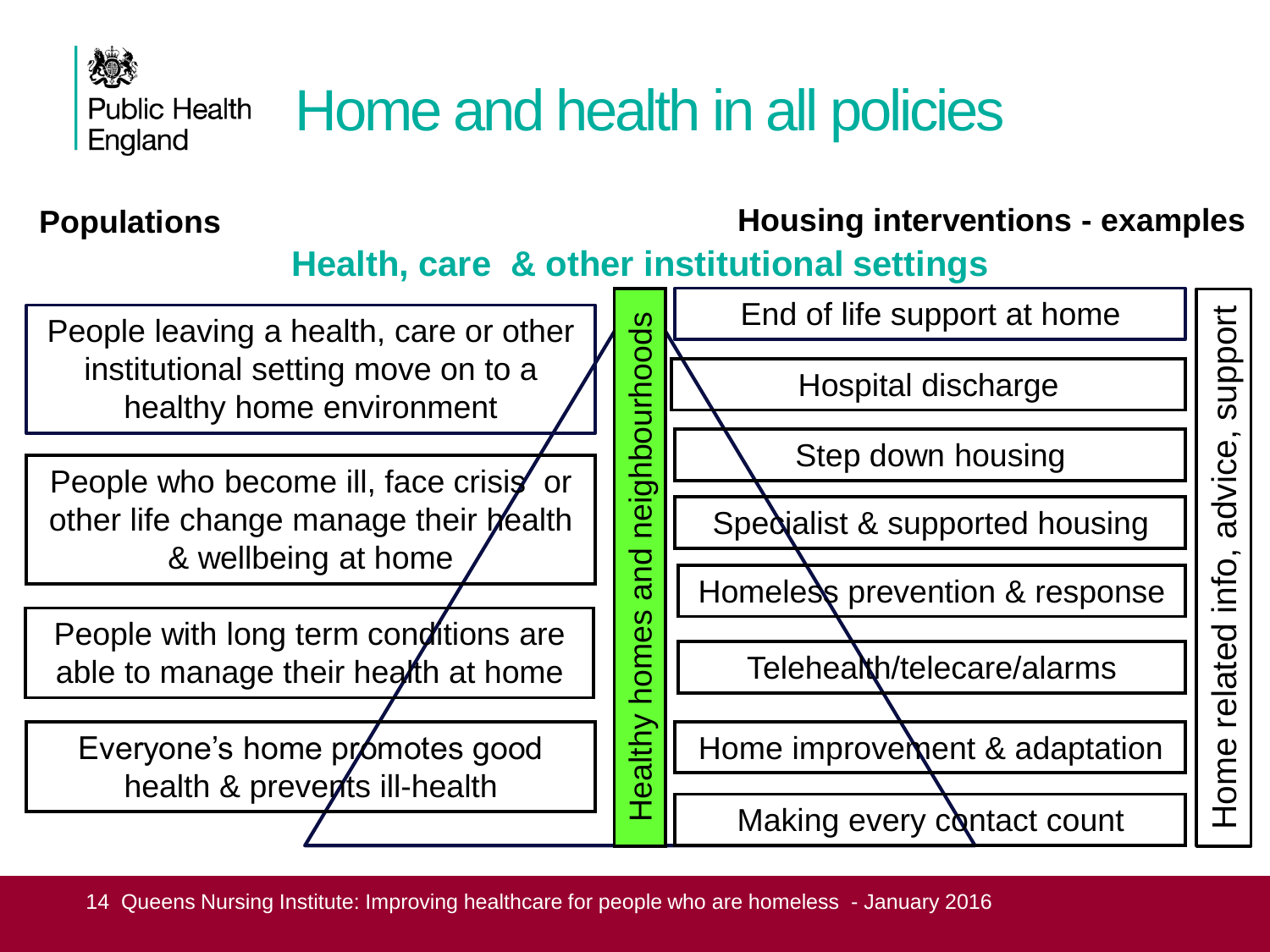

## Areas of particular interest nationally

## **Populations**

- Children and families: essential to improve life chances
- Working age: homes, health & a job; healthy older age
- Ageing well: enabling care closer to a healthy home
- Populations at pressure points in the system eg, hospital

### **Particular housing & health issues**

- Homelessness experienced by children, families & YP
- Local response to reductions in spending eg, impact on prevention through housing
- Private rented sector growth: poor conditions & insecurity
- **Overcrowding**
- Impact on mental health and wellbeing (of above)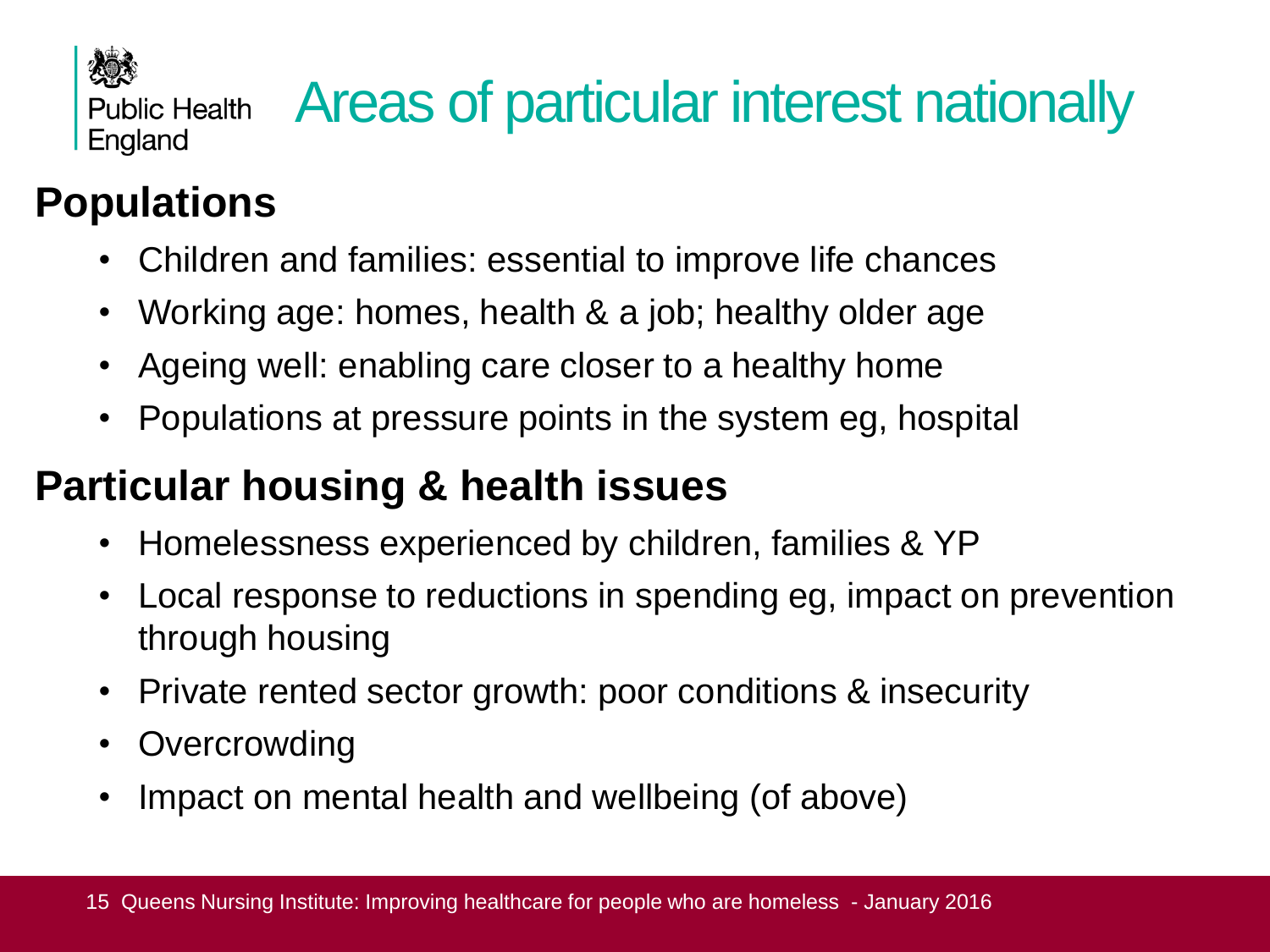

Planning new homes & neighbourhoods for health 16 Queens Nursing Institute: Improving healthcare for people who are homeless - January 2016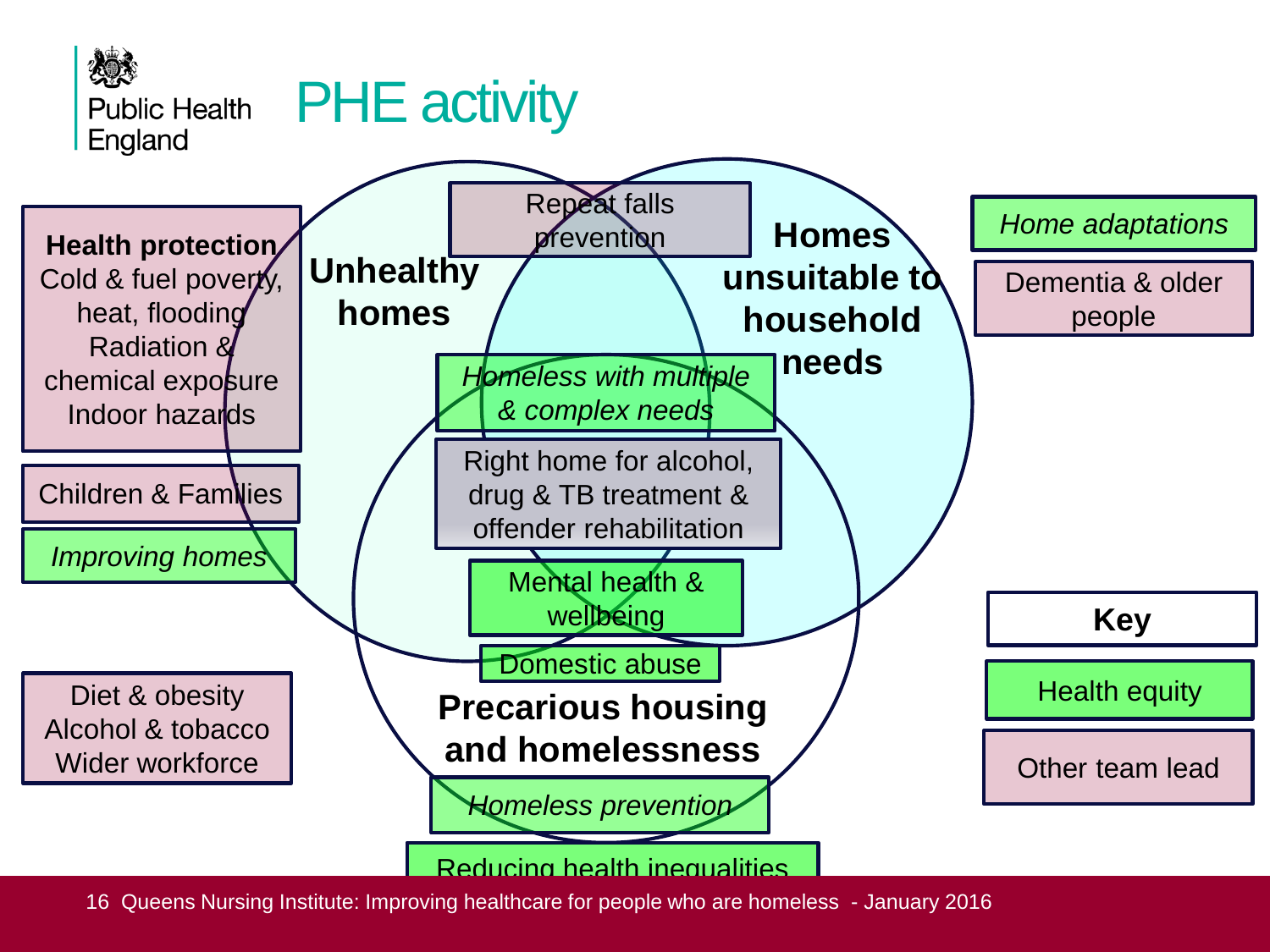

### • **Support systems leadership & sector-led improvement**

– Topic & locality focused ('local' needs determine)

### • **Continue work on intelligence and evidence**

- Data linkage essential (it can be done!)
- 'Good enough' evidence of what works, for whom and when

### • **Develop pathways to health outcomes**

• Psychologically & trauma informed

### • **Develop housing, health and care workforce**

– Home and health a consideration for all

### • **Enable partnerships & develop the market**

Role of the private sector e.g. to ..........

### • **Inform public understanding, behaviour & decision making**

• Beyond (integrated) information & advice e.g. social marketing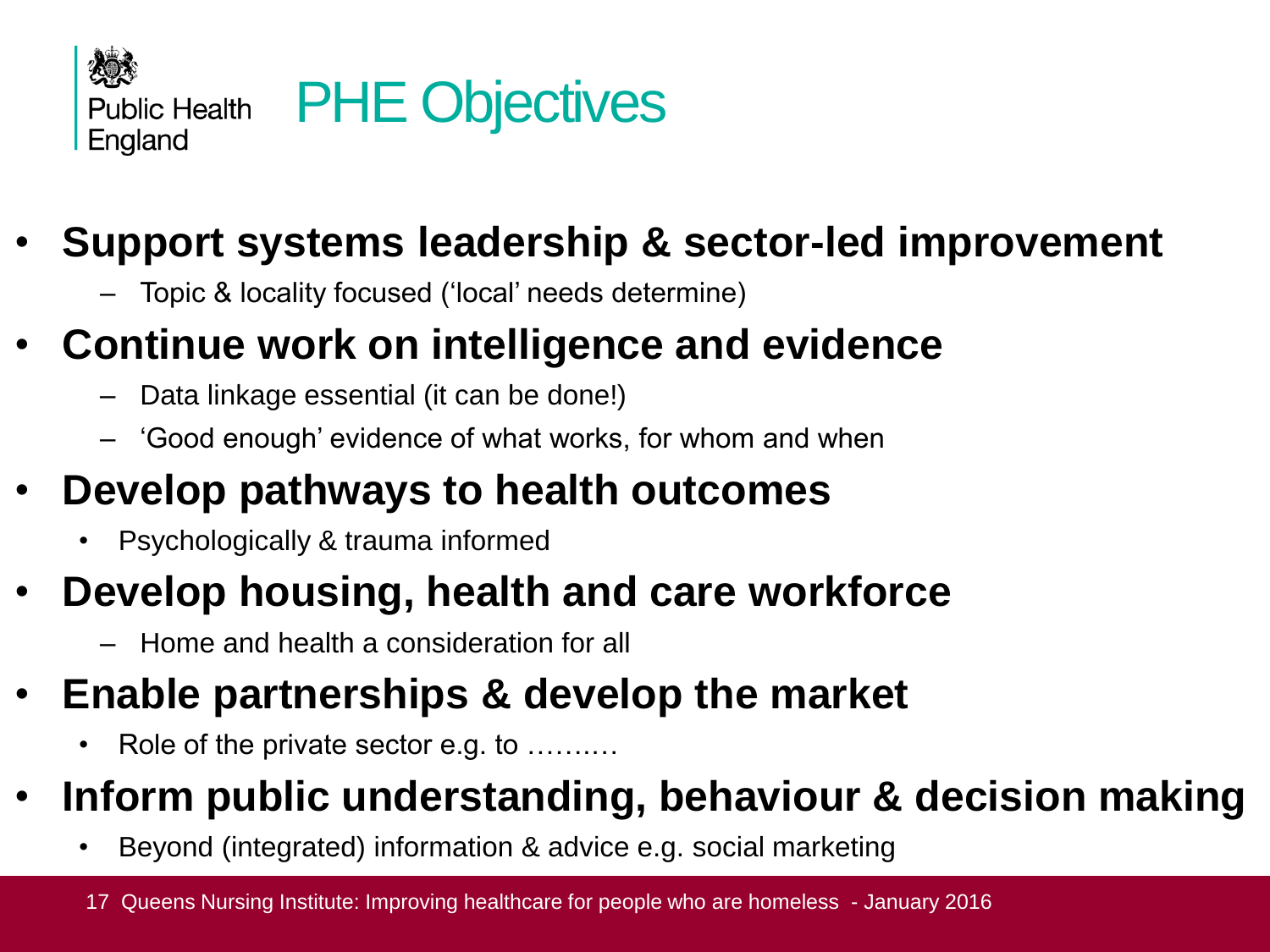

- 1. The vision is integral to the activities of each of the national signatories
- 2. The model is used at a local level to improve health & wellbeing & reduce health inequalities
- 3. Local areas understand their populations, their housing and health needs
- 4. Evidence of the impact of the home/housing on health and wellbeing is more widely understood
- 5. Effective, efficient, innovative and integrated health, care and support, and housing interventions adopted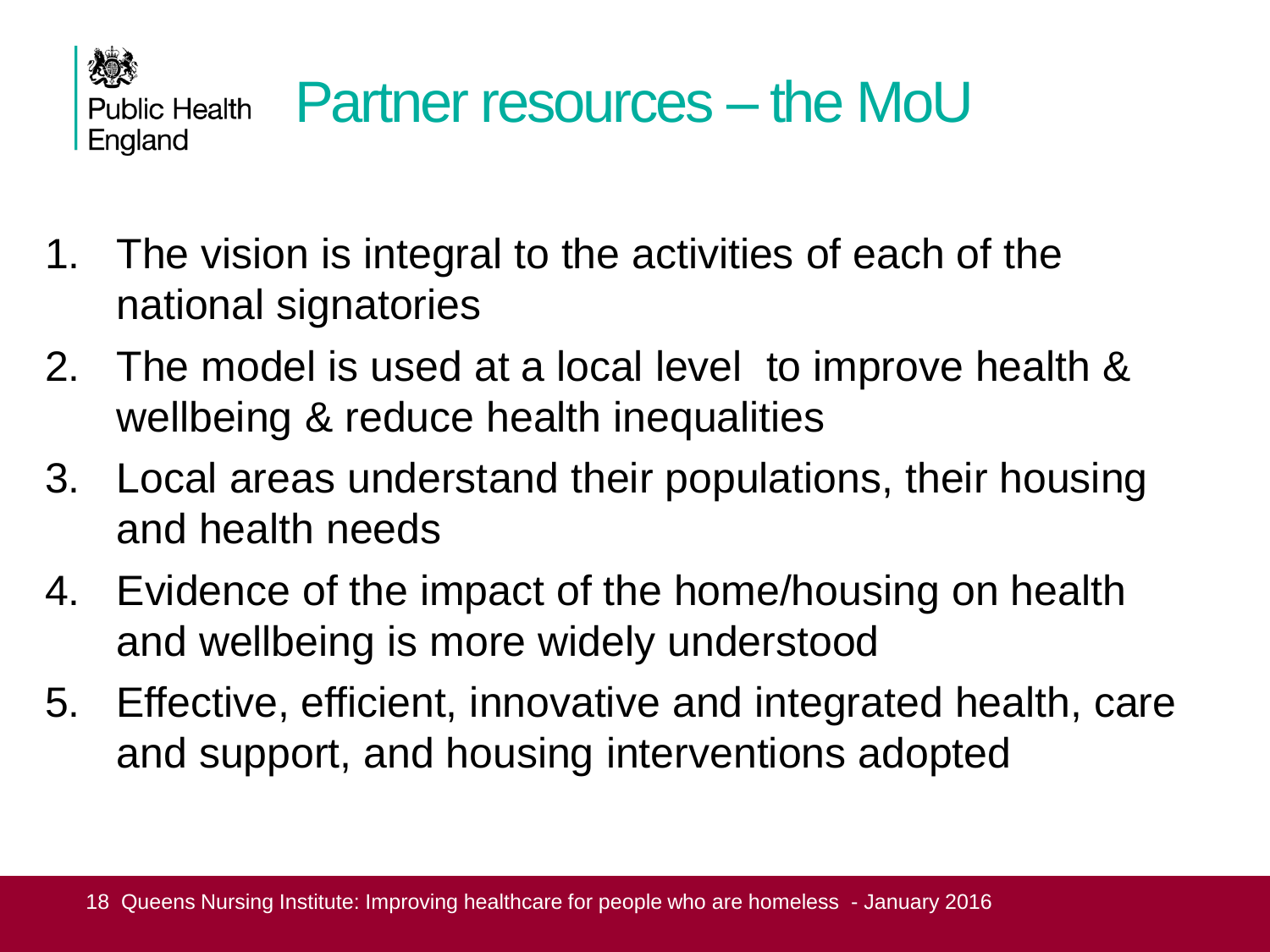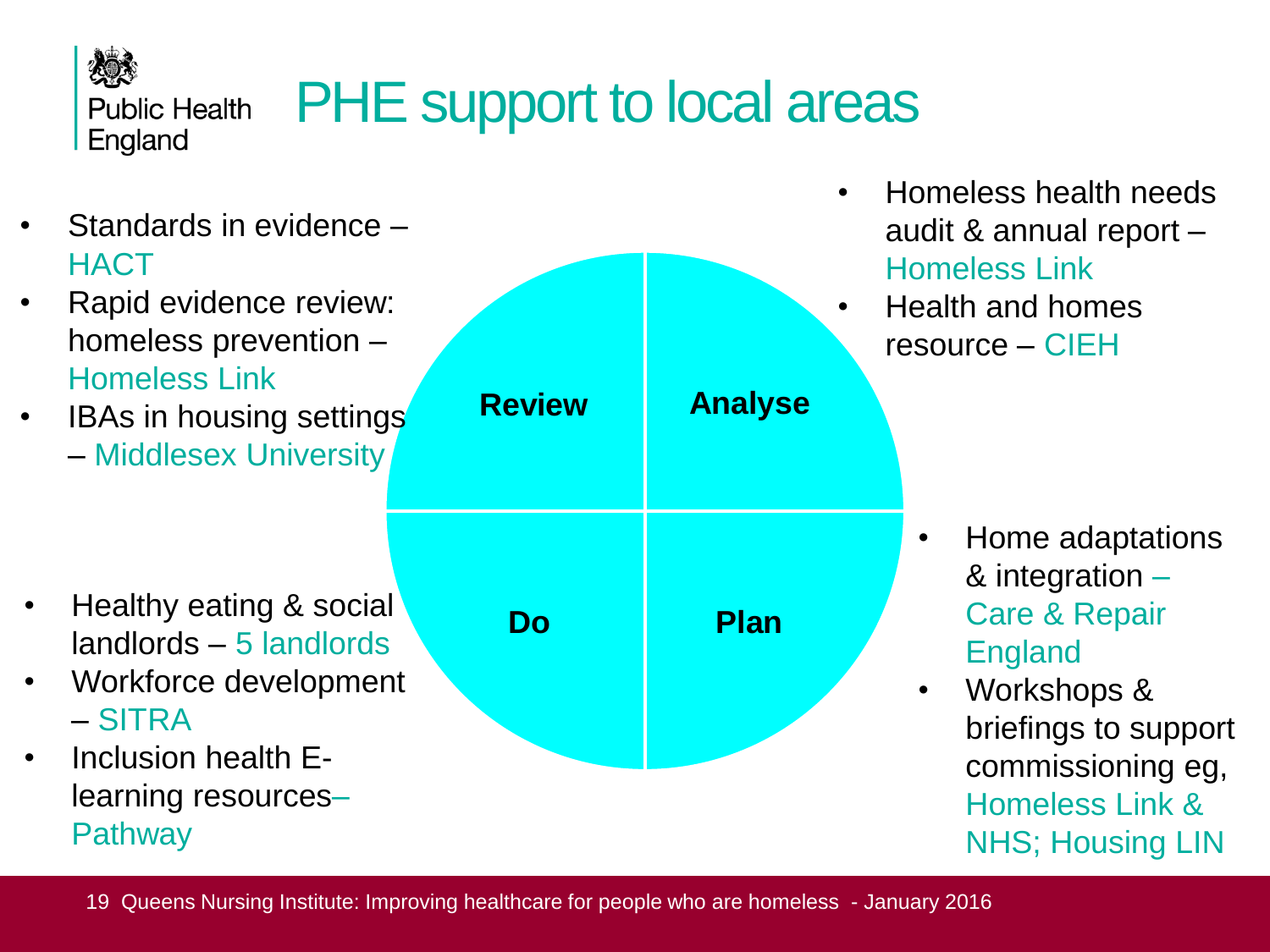

## **Opportunities**

- Cross-nation interest
- Take systems leadership approach
	- Better use of what we've collectively already got influence over & expertise in
	- Internal & partners resources
	- Legislation and regulation eg, Care Act 14, NICE and CQC etc,
- Role of communities & individuals in improving health through the home
- 'Health, home and a job'
	- Without any one of these unlikely to achieve economic growth
	- Addressing these may create prosperity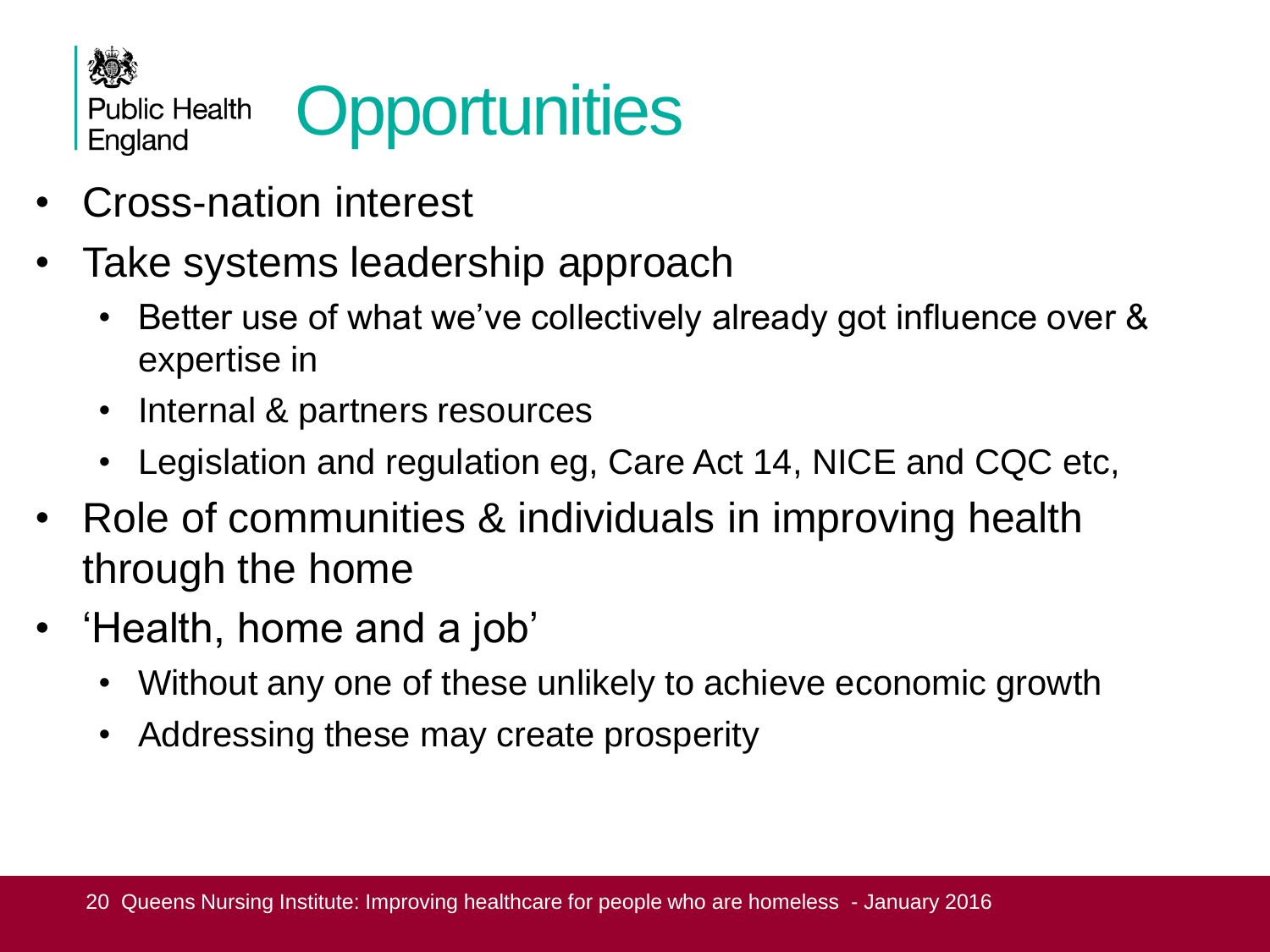

## **Joint funded**

- Commissions with MOU partners
- Events with health bodies eg, NHSE, King's Fund

## **Contributions to**

- National & centre partner events, training & publications
- Research: reference groups & supporting applications
- Faculty interest groups
- Relevant NICE & CQC activity eg, consultations

## **Working with**

• NHS Scotland & NHS Wales on housing & health